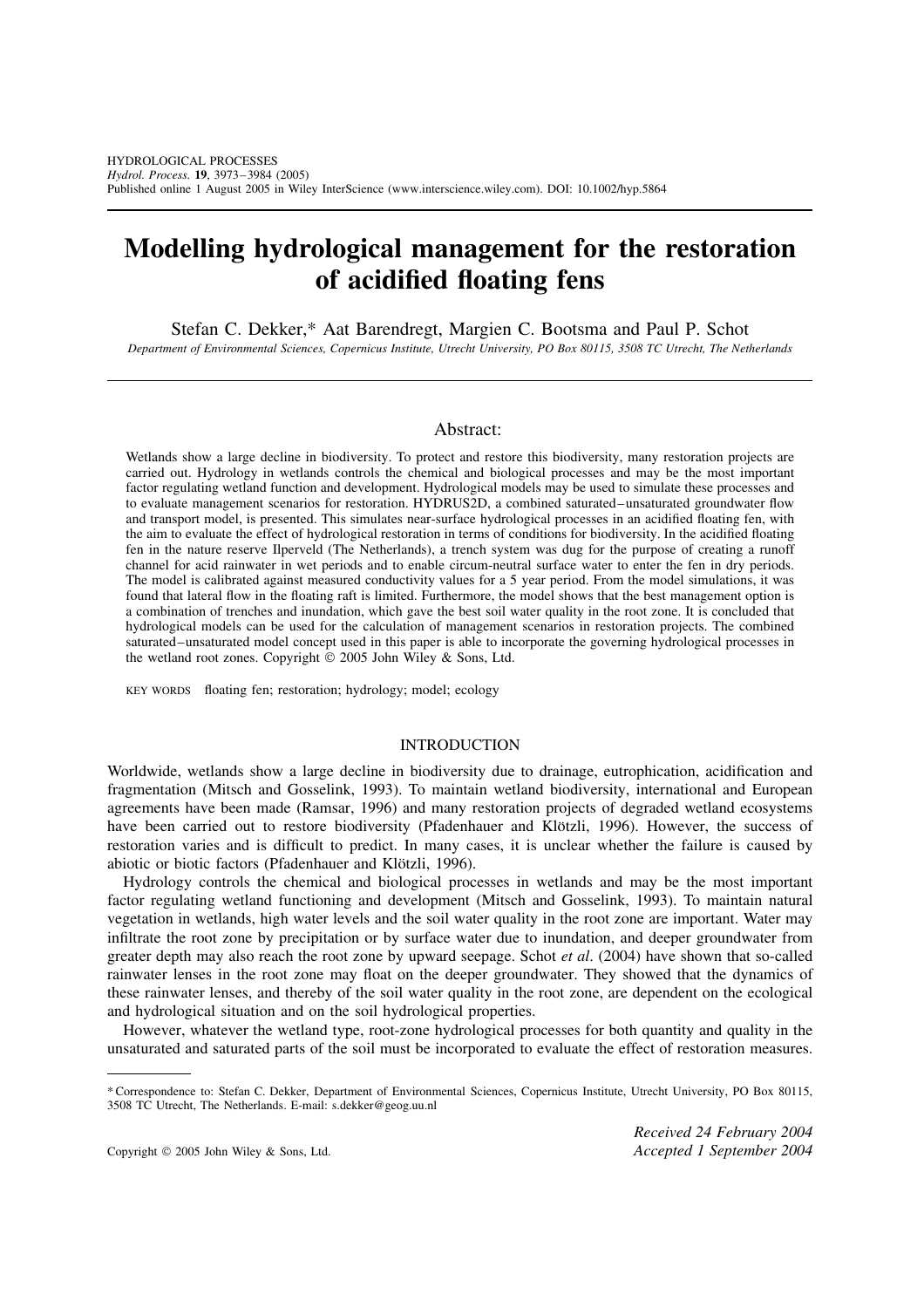Hydrological models may help to simulate the effects of restoration measures on the water quality and quantity and are essential to manage and achieve successful restoration.

Until now, restoration projects have used hydrological models such as MODFLOW (Harbaugh and McDonald, 1996). However, these models inherently lack any representation of the near-surface conditions (MacAlister and Parking, 1999). Bradley and Gilvear (2000) showed that only a few two-dimensional transect model studies have been made (e.g. Young *et al*., 1989; Zebb and Hemond, 1998). They concluded that a saturated–unsaturated model needs to be considered urgently for a representative wetland transect, because the way wetland vegetation takes up water by evapotranspiration will partly determine the pattern of seepage fluxes. Moreover, water quality is not taken into account.

Recent developments in software enable the incorporation of hydrological processes in both the saturated and unsaturated soil, for both quantity and quality. In this paper we use a combined saturated–unsaturated groundwater flow and transport model, which is able to simulate restoration measures for a case situation in so-called floating fens.

Peat has been dredged for fuel in many lowland areas of the Netherlands, resulting in open landscapes of turf ponds with narrow baulks of uncut peatland in between (Borger, 1992). These turf ponds terrestrialized again with succession stages from floating fens to complete fens with a solid peat soil. Floating fens are characterized by a species-rich vegetation with many rare species and are characterized by nutrient poor and circum-neutral pH conditions (van Wirdum, 1991; Wheeler and Shaw, 1995; Bootsma and Wassen, 1996). The main external problems of these floating fens are the decrease of calcium-rich seepage water, the increased inflow of acidifying components and nitrogen, forming acid- and nutrient-rich root-zone water. As a result, diversity of vegetation decreases. In contrast to other wetland types, the threat of drainage on vegetation is low due to the floating character of the raft resulting in constant groundwater levels.

In a restoration project of the floating fen Ilperveld in the Netherlands, it was the aim to remove the infiltrated acid rainwater from the upper water layer. Restoration measures involved both drainage of acid rainwater and enhanced intrusion of calcium-rich surface water. The effects of these measures have been monitored and evaluated in terms of vegetation development and water and soil quality composition (Beltman *et al*., 2001; Bootsma *et al*., 2002). However, little is known about the hydrological effects of these measures on soil water quality.

The aim of this paper is to model root-zone hydrological processes in an acidified floating fen, with the aim to evaluate the effects of hydrological management on root-zone acidity.

## MATERIALS AND METHODS

## *Site description*

The Ilperveld site is a slightly brackish peat area located 5 km north of Amsterdam in the Netherlands. The nature reserve is 1160 ha, of which 230 ha is open water. The peat layer is about 15–20 m thick. Locally, peat was excavated from the 12th until the 19th centuries, creating a landscape of turf ponds, floating rafts and baulks of uncut peatland (Figure 1). The Ilperveld is a recharge area, with a downward seepage flux of  $0.1$  mm day<sup>-1</sup> (NITG-TNO, 2004). The surface water level is 10 cm below the fen ground surface.

In 1944, a species-rich *Pallavicinio–Sphagnetum* typicum vegetation was present (Bootsma *et al*., 2002). Nowadays, the central part of the floating raft is isolated from the surface water and is strongly acidified due to atmospheric deposition of acidified components. The natural pH is lowered to 3.3. (see Table I). These circumstances favour *Sphagnum* and *Polytrichum* species and thereby reduce biodiversity (e.g. Bowden, 1991; Kooijman, 1992). In 1992, a restoration experiment was carried out with the aim to achieve circum-neutral conditions in the root zone. The experimental area consisted of two baulks of uncut peatland, connected by a 0Ð8 m thickness floating raft. This raft consists of vertical layered biomass of *Sphagnum* and *Polytrichum*. In January 1992, shallow trenches  $(0.3 \times 0.3 \times 30 \text{ m}^3)$  were dug, which were connected with a supply and distribution ditch. The aim of the restoration experiment was to create a drainage flow of acid rainwater to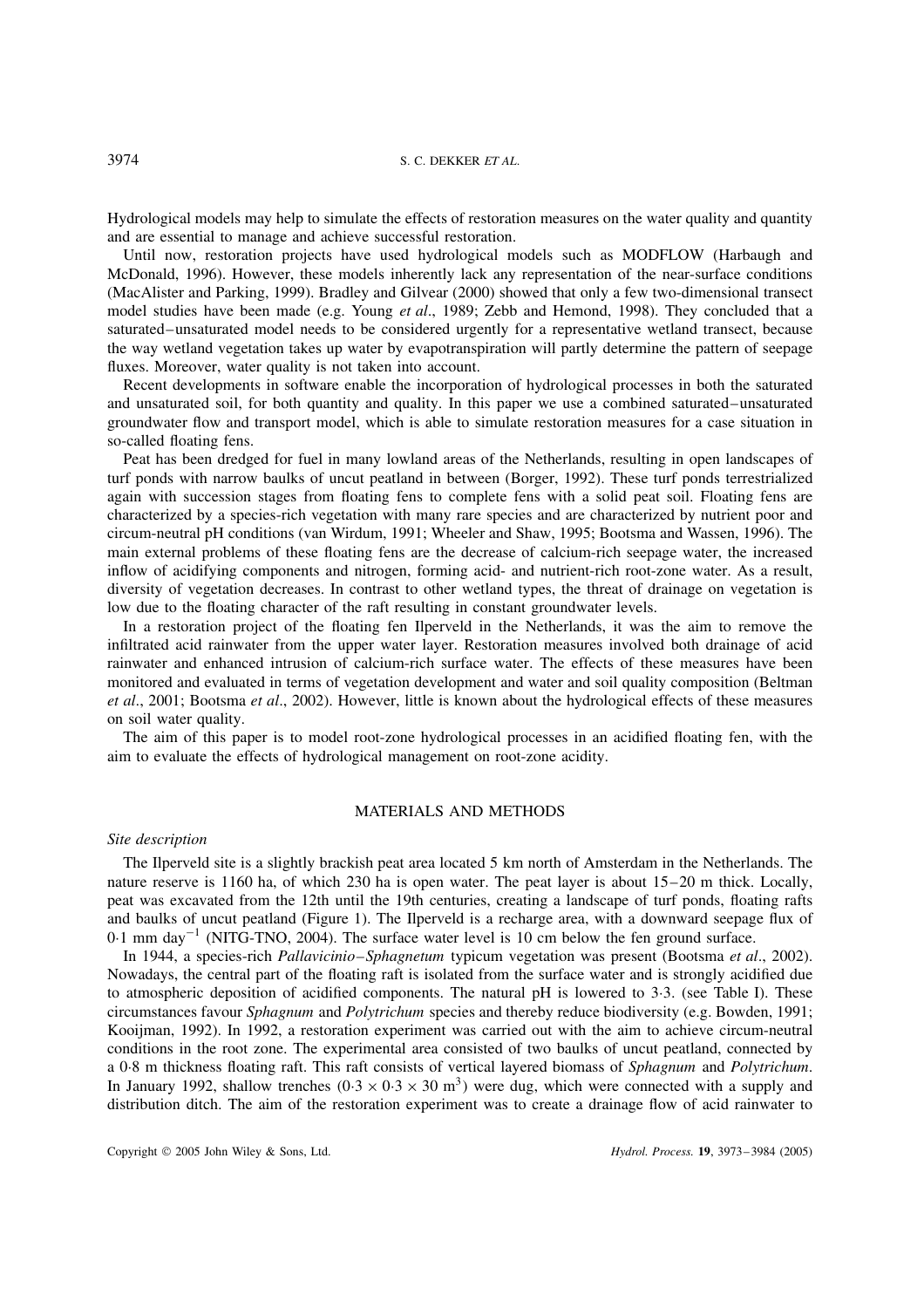

Figure 1. Cross-section  $A - A'$  of the floating fen Ilperveld

Table I. Mean values of groundwater composition at 0.25 cm depth during the summers of 1991 and 1996. In 1996, the samples were taken 0.35 m from the trench

|      | pH  | $EC_{\text{water}}(\mu S \text{ cm}^{-1})$ $Ca^{2+}$ (mg 1 <sup>-1</sup> ) $HCO_3^-$ (mg 1 <sup>-1</sup> ) $SO_4^{2-}$ (mg 1 <sup>-1</sup> ) $Cl^{-}$ (mg 1 <sup>-1</sup> ) $Na^{+}$ (mg 1 <sup>-1</sup> ) |      |     |     |     |      |
|------|-----|------------------------------------------------------------------------------------------------------------------------------------------------------------------------------------------------------------|------|-----|-----|-----|------|
| 1991 | 3.3 | 253                                                                                                                                                                                                        | 5.6  | 0.5 | 147 | 42  | 25.2 |
| 1996 | 5.6 | 1886                                                                                                                                                                                                       | 46.6 | 105 |     | 534 | 298  |

the trenches in wet periods and to surplus the trenches with buffered surface water, which infiltrates the root zone in dry periods. Within this experiment, six drained plots were created (Figure 2).

# *Data*

The Royal Meteorological Institute (KNMI) in the Netherlands has measured precipitation, global radiation and temperature from 1991 to 1996. Mean precipitation was  $895 \text{ mm} \text{ year}^{-1}$ . The winter of 1995–96 was relatively dry, resulting in a mean precipitation in 1996 of 660 mm year<sup>-1</sup>. Potential evapotranspiration was calculated from global radiation and temperature by the Makkink equation (Makkink, 1957) and by using a combined crop factor for *Sphagnum* and *Polytrichum* (Koerselman and Beltman, 1988; van Wirdum, 1991). The throughfall factor of the vegetation was 0Ð9 (Koerselman and Beltman, 1988; van Wirdum, 1991), resulting in a mean throughfall rate of 806 mm year<sup>-1</sup>.

Between 1991 and 1996, the phreatic water in the peat soil was measured in cross-section  $B - B'$  (Figure 2) with an electrical conductivity (EC)/temperature probe (van Wirdum, 1991). Measurements were made at 10 cm intervals between 0Ð1 and 1Ð5 m below the surface. Van Wirdum (1991) showed that these EC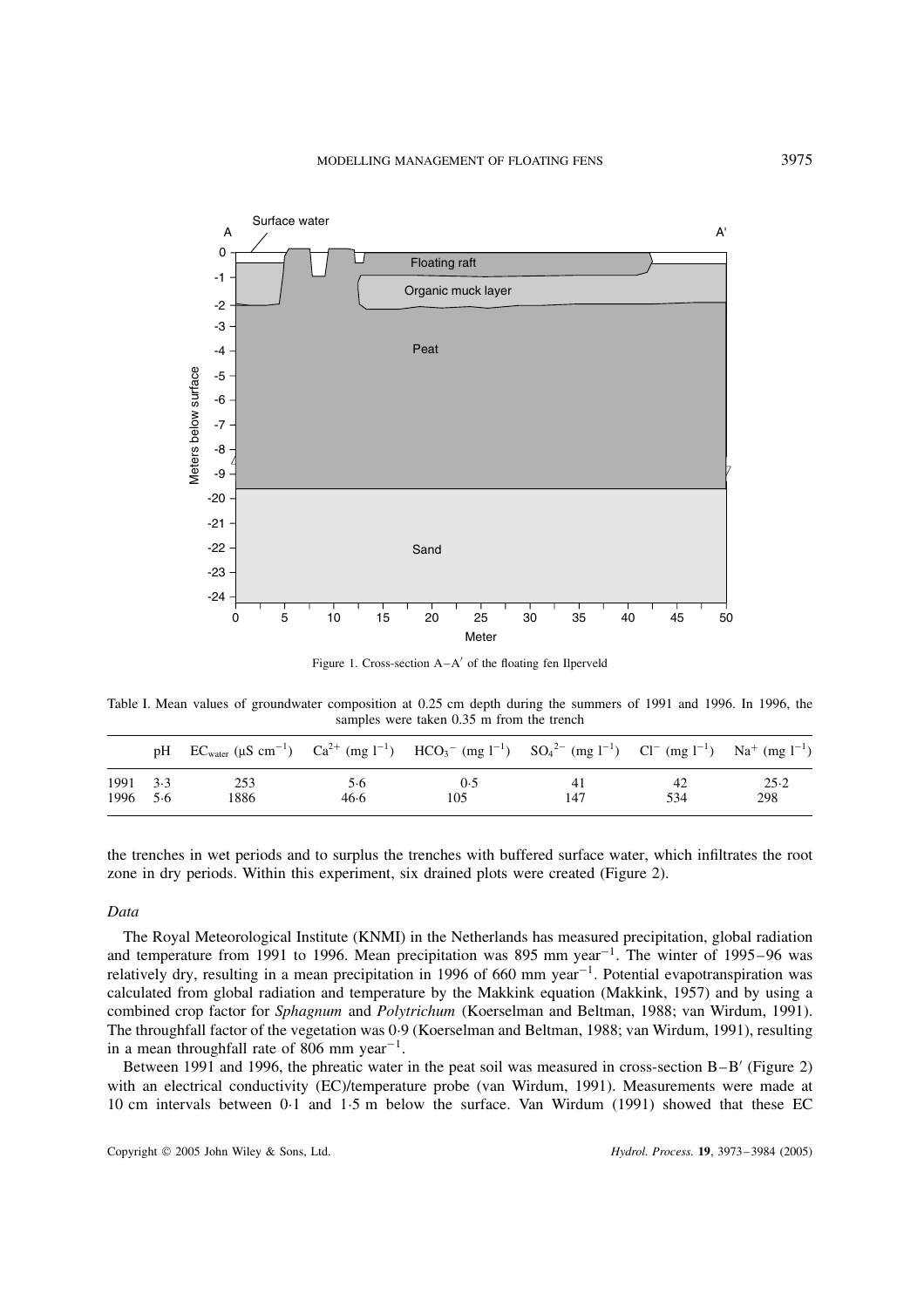## 3976 S. C. DEKKER *ET AL*.



Figure 2. Schematic map of the experimental design in Ilperveld. The supply and drainage ditches and the distribution trenches between the six experimental plots were created in January 1992

measurements can be used as an indicator of the distribution of infiltrated ion-poor rainwater and ion-rich groundwater. Figure 3 shows measured scaled EC values of one drained plot during a winter, spring and summer situation. EC<sub>probe</sub> measurements were linearly correlated to EC<sub>water</sub> measurements. During the winter and spring situation, maximum EC values are found at a depth of 0Ð8 m, directly below the floating raft. During summer, maximum EC values were found near to the shallow trenches due to the infiltration of surface water with relatively high EC values. In 1996, pH was raised to 5.6 ( $\sigma_{\text{pH}} = 1.1$ ,  $n = 18$ ) with an EC of 1886  $\mu$ S cm<sup>-1</sup> ( $\sigma_{EC} = 1010 \mu$ S cm<sup>-1</sup>,  $n = 18$ ) at 0.25 m depth, 0.35 m from the trenches. In Figure 3b and c it is shown that the lateral inflow of surface water from the trenches appears to be small, certainly at the root zone in the middle of the plot. However, below the floating raft a lateral flow seems to be more important, given a rise in EC from the bottom to the top of the system. Table I shows the chemical composition of the superficial groundwater.

## *Model*

The numerical two-dimensional unsaturated–saturated groundwater flow and transport model Hydrus-2D (Simunek *et al*., 1999) was used to simulate the dynamics of infiltrated rainwater, groundwater, surface water and root water uptake. Hydrus-2D uses a finite-element method to solve the partial differential equations in the saturated zone. For the unsaturated zone, Richards' equation is solved. Because of the nonlinear nature of the Richards equation, an iterative process is used until convergence is obtained. Unsaturated soil hydraulic properties are described by van Genuchten (1980) equations (van Genuchten, 1980). The calculated Makkink potential evapotranspiration is split into potential plant transpiration, soil evaporation and

Copyright 2005 John Wiley & Sons, Ltd. *Hydrol. Process.* **19**, 3973–3984 (2005)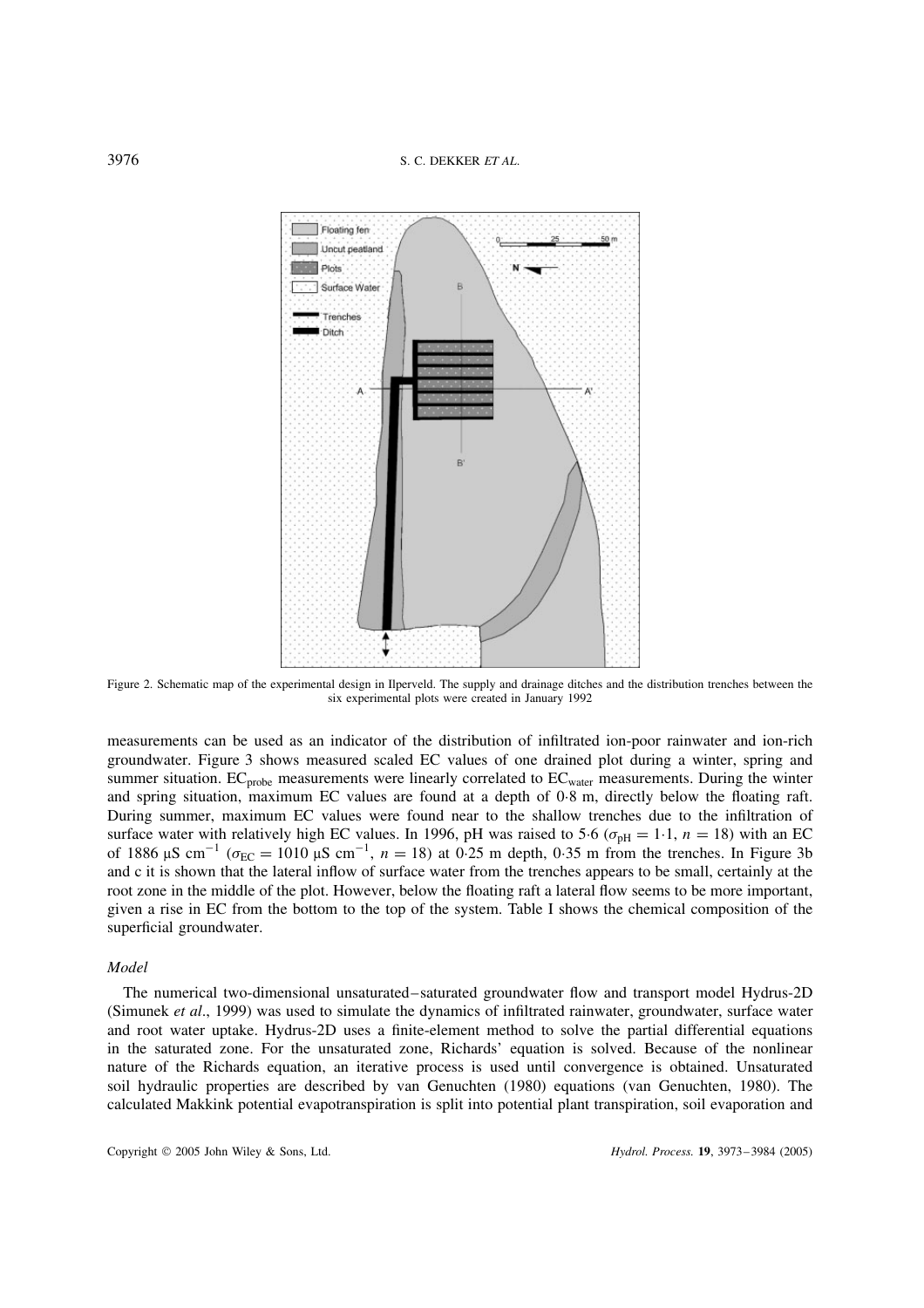

Figure 3. Interpolated EC measurements of part of cross-section B-B'; typical situations during winter (a), spring (b) and summer (c). Dots represent measurement points

interception evaporation. Potential transpiration and soil evaporation are used as input for the Hydrus model. Solute transport is considered as advective-dispersive transport in the liquid phase.

Of cross-section B-B', one experimental plot with two trenches was modelled (Figure 4). Left and right model boundaries represent flow lines located between two trenches, making them no-flow boundaries. The lower model boundary was defined as a constant-flux boundary, assuming downward seepage at all times. The model was set to remove groundwater at the soil surface instantly (e.g. surface runoff) when the phreatic water level exceeds the soil surface. Ponding was not considered. The model trenches have a fixed-head boundary applied below the trench water level. Trench water level was set to 10 cm below the rafts' surface. Concentration (Cauchy type) solute boundary conditions of the trenches were used. The concentration of the surface water was set to 1800  $\mu$ S cm<sup>-1</sup> and rainwater to 0  $\mu$ S cm<sup>-1</sup>. Root water uptake was modelled with the Feddes water uptake model (Feddes *et al*., 1978). The standard form of this function is that water uptake is assumed to be zero close to saturation. Because mosses can also extract water from the saturated part, the function is changed in such a way that root water is extracted from both the saturated and unsaturated parts. Roots extract water with local concentration. The initial model parameters are given in Table II.

The model network consists of 3646 nodes and 7056 triangles generated by an automatic grid generator (Simunek *et al.*, 1999). The distance between nodes is about 0.25 m in the centre of the section and about 0.05 m near the upper boundary and near the drainage canals. The higher network densities serve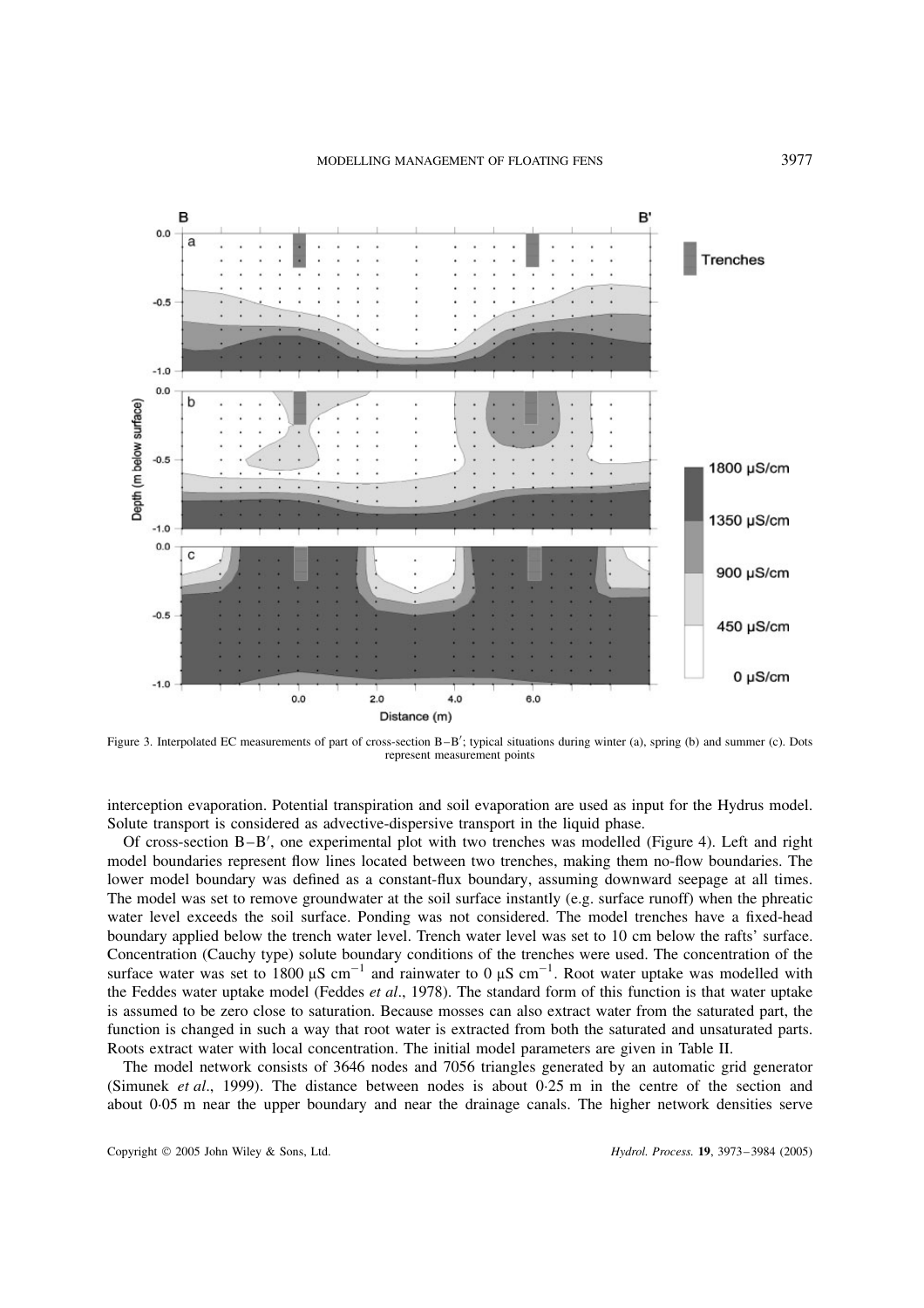

Figure 4. Two-dimensional model setup of one drained plot with two trenches. Lower model boundary condition is a flux boundary; left and right model boundaries represent flow lines located between two trenches, making them no flow boundaries

| Root depth (m)                                      | 0.2        |
|-----------------------------------------------------|------------|
| $K_{\text{raft}}$ (m day <sup>-1</sup> )            | $10 - 100$ |
| $K_{\text{muck}}$ (m day <sup>-1</sup> )            | 1000       |
| Saturated water content $\theta_{\text{sat}}$       | 0.7        |
| Lower boundary downward flux (m day <sup>-1</sup> ) | 0.1        |
| Thickness floating fen (m)                          | 0.8        |
| Depth water level (m)                               | $-0.1$     |
| Experimental design of trenches                     |            |
| Depth $(m)$                                         | 0.3        |
| Separation (m)                                      | 6          |
|                                                     |            |

Table II. Fixed and variable parameter values and boundary conditions

to minimize model errors at the contact between unsaturated and saturated groundwater and locations of concentrated groundwater in- and out-flow. The hydraulic conductivity  $K_{\text{sat}}$  of the floating raft is between 50 and 100 m day<sup>-1</sup> with a saturated water content  $\theta_{\text{sat}} = 0.7$  (Koerselman, 1989; van Wirdum, 1991) and checked with the Unsaturated Soil Hydraulic Database (UNSODA; Nemes *et al*., 2001). A thick layer of organic muck with a very high hydraulic conductivity  $(1000 \text{ m day}^{-1})$  is situated below the floating raft. Van Wirdum (1991) found K values underneath other floating rafts of between 500 and 1500 m day<sup>-1</sup> based on the hydraulic gradient and the water balance. The anisotropy of the hydraulic conductivity of both layers is calibrated.

Owing to the high hydraulic conductivities, a day-to-day dynamic of infiltrating surface water and drained rainwater is expected. Therefore, daily values of precipitation and potential evapotranspiration were used between 1993 and 1996. The internal time step was between 0 $\cdot$ 1 and 0 $\cdot$ 001 days. Initial values of concentration and pressure head are found by running the model for 3 years as an initialization.

## *Calibration and simulation of restoration measures*

In this study, we are mainly interested in the hydrological processes in the root zone. Therefore, we have only used EC cross-section measurements at 20 and 40 cm depths for model calibration of simulated concentrations. Because of model symmetry on both sides of the middle line between the trenches, calibration points were assigned at distances from the trench of  $0.5$ ,  $1.0$ ,  $1.5$ ,  $2$  and  $3$  m at depths of  $20$  and  $40$  cm,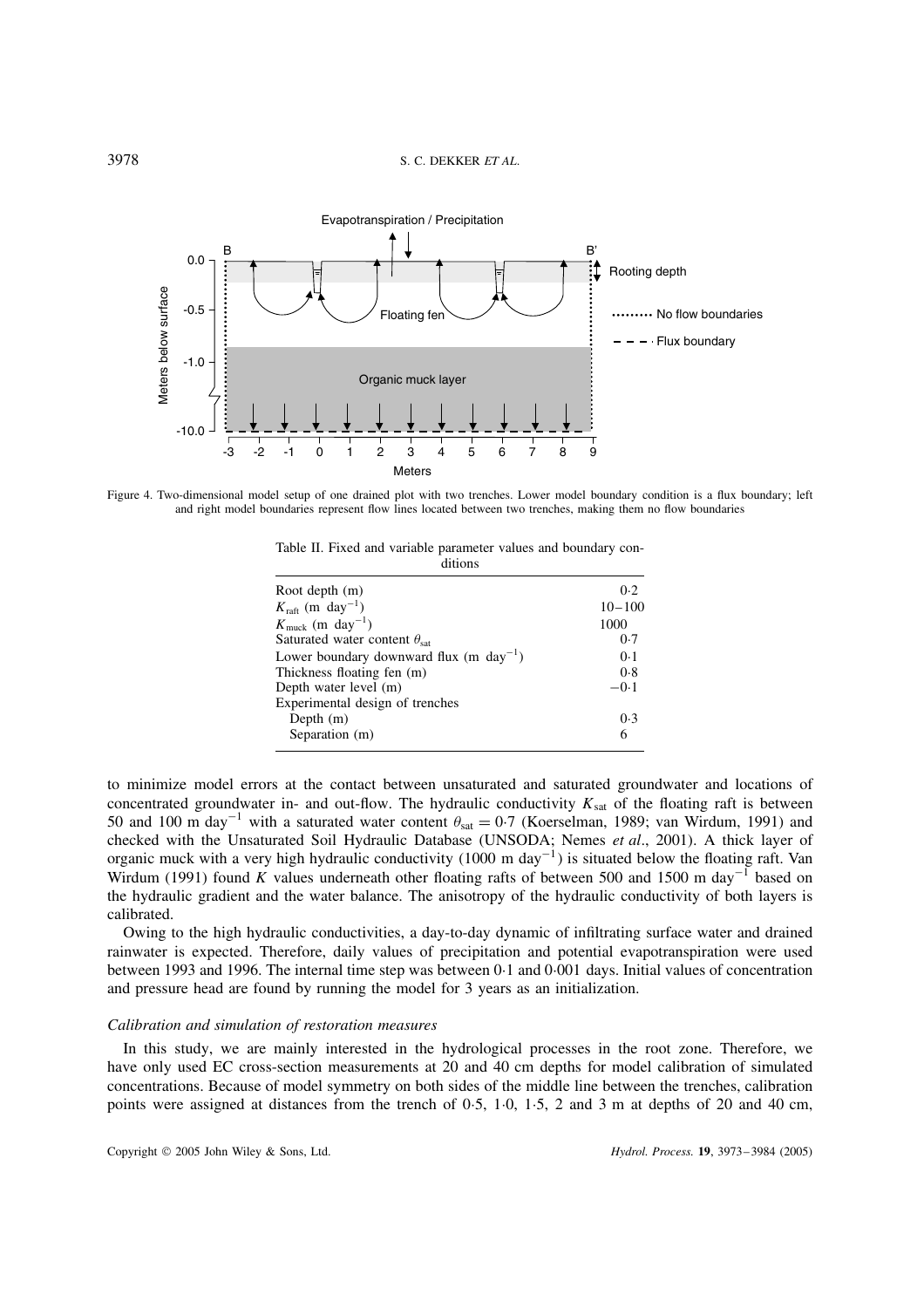resulting in 10 calibration points of solute concentration. These modelled calibration points are compared with averaged EC measurements, which are composed from three drained plots resulting in a maximum of six measurements for every calibration point during time. In total, four time points were used for calibration: August 1993, May 1994, August 1995 and August 1996. After calibration, the model was used to calculate the following types of experimental design of restoration measures: (i) different depths of trenches; (ii) different densities of trenches; (iii) a decrease of the thickness of the floating raft by sodding, i.e. the cutting of the upper part of the sod; (iv) inundation with surface water. The average simulated concentration of the water for the total root zone Croot is used as a criterion to find the best restoration measure. Beltman *et al*. (1996) found in manipulation experiments that restoration of a freshwater floating raft in the Vechtplassen (The Netherlands) would not be possible with EC values smaller than 200  $\mu$ S cm<sup>-1</sup>. However, the floating raft of the Ilperveld is located in a slightly brackish peat area, meaning a higher EC. Moreover, the measured null situation in 1991 (Table I) for the Ilperveld was  $EC = 253 \mu S \text{ cm}^{-1}$  ( $\sigma = 69 \mu S \text{ cm}^{-1}$ ,  $n = 12$ ). Therefore, we used 500  $\mu$ S cm<sup>-1</sup> as the threshold criterion and calculated the cover of the root zone where this concentration is exceeded in time between 1 April and 1 October. For instance, a cover of 0.4 means that 40% of the horizontal area at the top of the system (root zone) exceeds 500  $\mu$ S cm<sup>-1</sup> during the growing season.

#### RESULTS

## *Calibration of drained plots*

A satisfying calibration result could only be reached by adding anisotropy to the floating raft and the organic muck layer. The best calibration result was found with  $K_{\text{h-raft}} = 10 \text{ m day}^{-1}$ ,  $K_{\text{v-raft}} = 50 \text{ m day}^{-1}$ ,  $K_{\text{h-muck}} = 2000 \text{ m day}^{-1}$ ,  $K_{\text{v-muck}} = 1000 \text{ m day}^{-1}$ , so giving an anisotropy of the raft  $K_{\text{h-raff}}/K_{\text{v-raff}} = 0.2$ and of the organic muck layer  $K_{h-muck}/K_{v-muck} = 2$ . Figure 5 shows the measured versus simulated solute concentration, with  $r^2 = 0.64$ . Dotted lines represent the mean standard deviation (200  $\mu$ S cm<sup>-1</sup>) of the measurements.

Table III shows sensitivity analyses results. Having the same anisotropy but changing  $K_{v-raf}$  between 10 and 100 m day<sup>-1</sup> only slightly changes the fit (runs 1 and 2); also, a small change in the anisotropy of the floating raft (runs 3 and 4) does not affect the model performances. However, an assumption of isotropy leads to an increase in the NRMSE to 0.36 (run 5). With these settings, the lateral influence is higher, which is



Figure 5. Measured versus modelled EC values in the root zone;  $r^2$  is 0.64. Plotted EC measurements are composed of three drained plots resulting in a maximum of six original measurements. Mean standard deviations of the measurements are 35%, plotted as dotted lines around the 1 : 1 line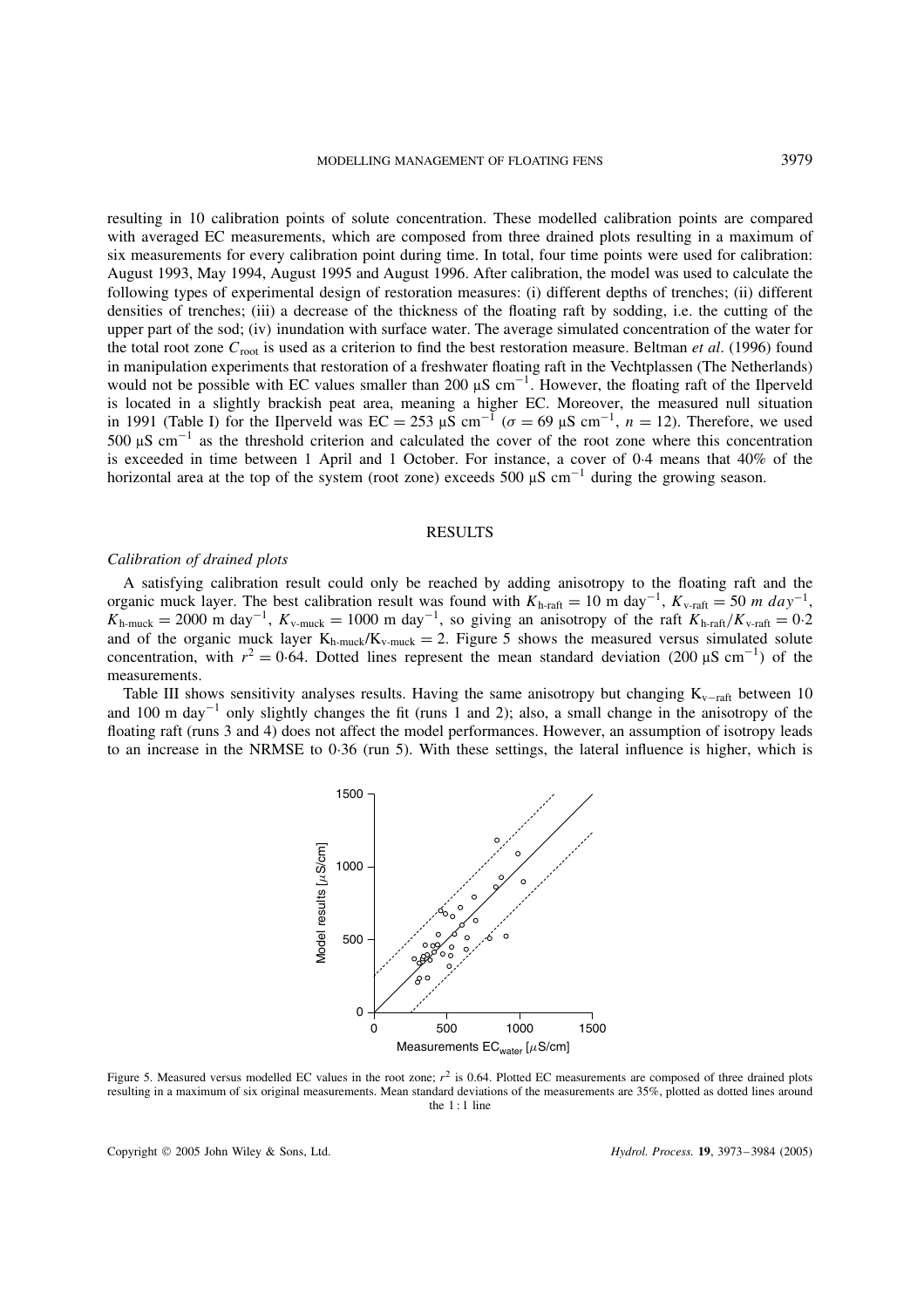|                | $A_{\text{raft}}$ | $A_{\rm muck}$              | $K_{\text{raft}}$ (m day <sup>-1</sup> ) | <b>NRMSE</b> |      |
|----------------|-------------------|-----------------------------|------------------------------------------|--------------|------|
| Calibration    | 0.2               |                             | 50                                       | 0.25         | 0.64 |
| 1              | 0.2               | 2                           | 10                                       | 0.25         | 0.63 |
| 2              | 0.2               | 2                           | 100                                      | 0.26         | 0.63 |
| 3              | 0.1               |                             | 50                                       | 0.26         | 0.63 |
| $\overline{4}$ | 0.3               | $\mathcal{D}_{\mathcal{L}}$ | 50                                       | 0.28         | 0.62 |
| 5              | $1-0$             |                             | 50                                       | 0.36         | 0.52 |
| 6              | 0.2               |                             | 50                                       | 0.42         | 0.55 |
| 7              | 0.2               | 3                           | 50                                       | 0.37         | 0.51 |

Table III. Sensitivity of model parameters. Bold means best calibration.  $A_{\text{raft}}$  is the anisotropy in the floating fen in terms of horizontal versus vertical,  $A_{\text{muckis}}$  the anisotropy of the organic muck layer. NRMSE is normalized root-mean-squared error between measurements and model results

not confirmed by the measurements. Changing the anisotropy of the organic muck layer (runs 6 and 7) has a larger effect on the concentration in the root zone. Therefore, redistribution of water in the organic muck seems to be an important process in this system.

Owing to horizontal layering of the dead organic material, one should expect that vertical conductivity is smaller than horizontal conductivity. However, the calibration and sensitivity analyses show the opposite effect. In soil samples taken from the Ilperveld we observed no horizontal layering of *Sphagnum* and *Polytrichum* biomass, but we did in the vertical, which is probably the cause of a larger horizontal conductivity than vertical conductivity.

### *System dynamics*

In Figure 6, the simulated solute concentrations in the root zone are shown for two observation points at 20 cm depth in which the first is 50 cm from the trench and the second is situated in the middle of the plot. Noteworthy is the highly dynamic behaviour of the concentration near the trench. Mean net recharge between 1991 and 1996, which equals precipitation minus evapotranspiration minus interception evaporation, is 300 mm on a yearly basis. Water loss due to downward seepage is 40 mm, meaning that 260 mm of rainwater will be drained to the trenches. On a yearly basis, with a trench distance of 6 m, this results in  $1.5$  m<sup>3</sup> of water per metre of trench per year being drained to the trenches. However, owing to the high saturated conductivity, a water flow due to precipitation or evapotranspiration is directly compensated by an in- or out-flow of water from the trenches. As a result, the simulated gross amount of water transported to and



Figure 6. Simulated dynamics of the solute concentration at 50 cm from the trench and in the middle of the plot. Both observation points are at 20 cm depth

Copyright 2005 John Wiley & Sons, Ltd. *Hydrol. Process.* **19**, 3973–3984 (2005)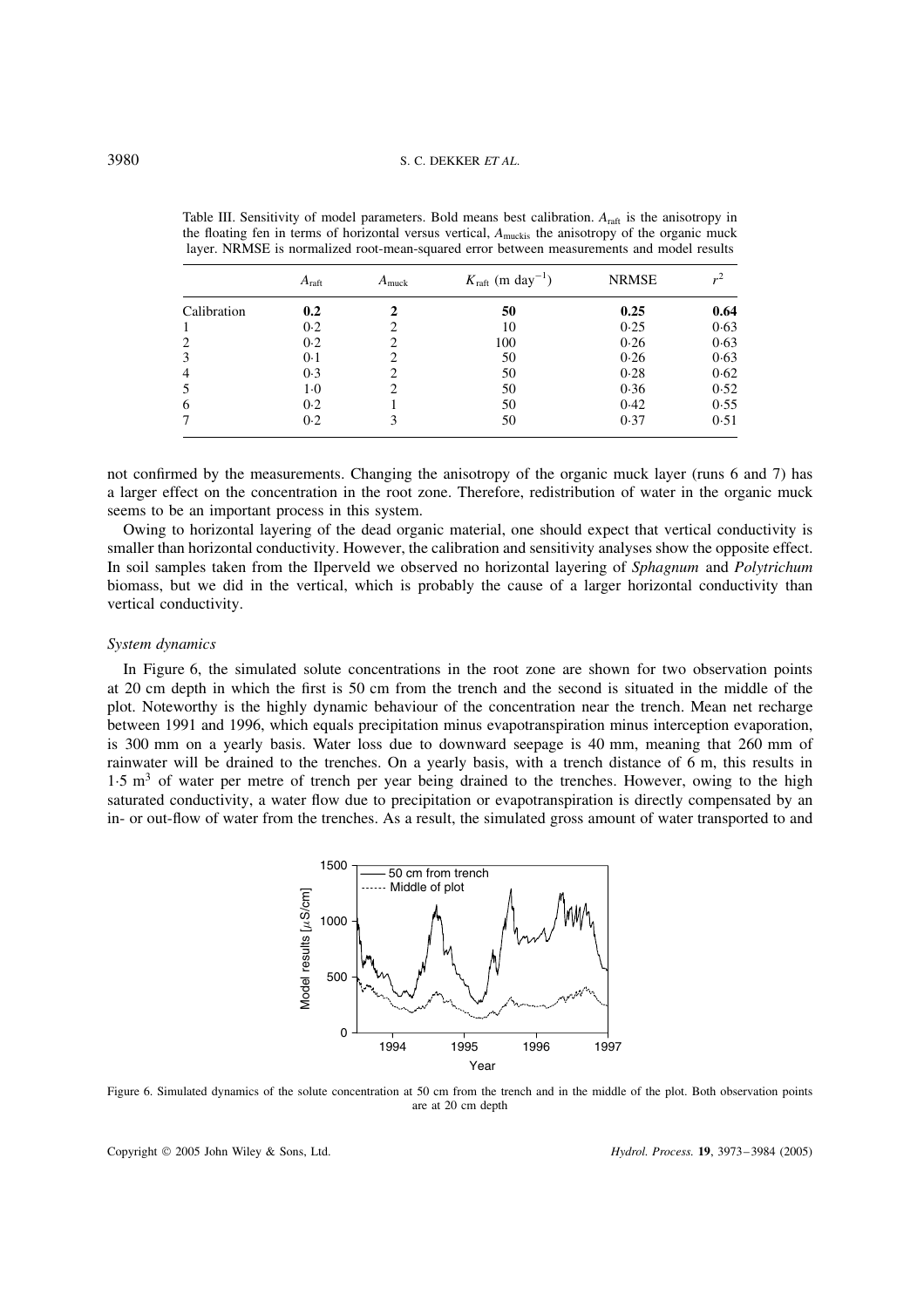from the trenches is  $7 \text{ m}^3$  of water per metre of trench per year. These high fluxes cause the high dynamics of solute concentration near to the trenches. In contrast, in the middle of the plot the fluxes are much lower, resulting in a much lower dynamic of solute concentration, as shown in Figure 6. In 1 day, at day number of the year (DOY) 209, a drop in concentration of 90  $\mu$ S cm<sup>-1</sup> was modelled due to a rain event of 24 mm on this day. In contrast, in the middle of the plot, such a change would take 100 days. Figure 6 also shows the peaks of maximum concentration in 1994 and 1995 at the end of July. This implies that the concentration during the growing season, May–June, is not at its maximum. Furthermore, the solute concentration during the winter of 1995–96 remains constant at 900  $\mu$ S cm<sup>-1</sup> at 50 cm from the trench, whereas during the other winters the concentration is decreased to 400  $\mu$ S cm<sup>-1</sup>. The high winter concentration is caused by the relatively dry winter of 1995–96: from 15 October to 15 April there was only 132 mm rain; however, in the same period in 1993–94 and 1994–95 there were respectively 620 mm and 650 mm of rain. Owing to this dry winter,

#### *Restoration measures*

less rainwater infiltrates, meaning a higher solute concentration.

With the initially calibrated soil physical parameters, we have modelled different types of hydrological restoration measures. The reference situation, with trench separation, gives a mean simulated solute concentration in the root zone C<sub>root</sub> of 377  $\mu$ S cm<sup>-1</sup> with a cover of 23% (Table IV), which means that 23% of the plot area has an EC value of more then 500  $\mu$ S cm<sup>-1</sup> during the growing season. Increasing the trench separation to 50 m (run 1) gives  $C_{\text{root}} = 155 \mu S \text{ cm}^{-1}$ , which is below the EC threshold, also at the end of the summer. The yearly dynamics of the solute concentration in systems with a large distance between trenches is low, with a maximum variation between summer and winter of 100  $\mu$ S cm<sup>-1</sup>. All solutes came originally from the organic muck layer and are transported upwards due to the root water pressure. In run 2, trench density is doubled, resulting in a much higher coverage of possible regeneration; however, in the middle of the plots, regeneration is still not possible.

In runs 3 and 4, trench depths are varied (Table IV). With deeper trenches more water is transported to and from the trenches, which results in a larger  $C_{\text{root}}$ . However, trenches at greater depth also cause a better infiltration under the root zone to the organic muck layer, meaning that the vegetation cannot extract this water. A shallower trench gives the opposite effect, with the same equal overall result. The effects of deeper or shallower trenches, however, hardly have an effect on  $C_{\text{root}}$ , which is comparable to that of the reference situation.

By cutting the sod, the thickness of the floating raft is reduced to 0.5 m (run 5, Table IV). Owing to the floating character of the raft, the surface of the raft will remain at the same level as the trench water level, i.e. 10 cm below the rafts' surface. In the model, the  $K_{\text{raft}}$  is input over 50 cm instead of 80 cm. The  $C_{\text{root}}$ increased because water from the muck layer will flow more easily from and to the trenches. Lowering the

| Table IV. Types of restoration measure with calculated mean concentration                                               |  |  |  |  |  |
|-------------------------------------------------------------------------------------------------------------------------|--|--|--|--|--|
| of water taken up by the roots $C_{\text{root}}$ between 1992 and 1996. Cover                                           |  |  |  |  |  |
| means the fraction in which the root zone exceeds the threshold solute<br>concentration of 500 $\mu$ S cm <sup>-1</sup> |  |  |  |  |  |

|                                  | $C_{\text{root}}$ ( $\mu$ S cm <sup>-1</sup> ) | Cover |
|----------------------------------|------------------------------------------------|-------|
| Reference situation              | 377                                            | 0.23  |
| 1: Distance trenches 50 m        | 155                                            | 0.0   |
| 2: Distance trenches 3 m         | 500                                            | 0.56  |
| $3:$ Trenches 0.2 m depth        | 347                                            | 0.22  |
| 4: Trenches 0.6 m depth          | 355                                            | 0.21  |
| 5: Floating fen 0.5 m thick      | 409                                            | 0.29  |
| 6: Surface water level $-0.25$ m | 396                                            | 0.22  |
| 7: Inundation 1 April–1 June     | 646                                            | 0.86  |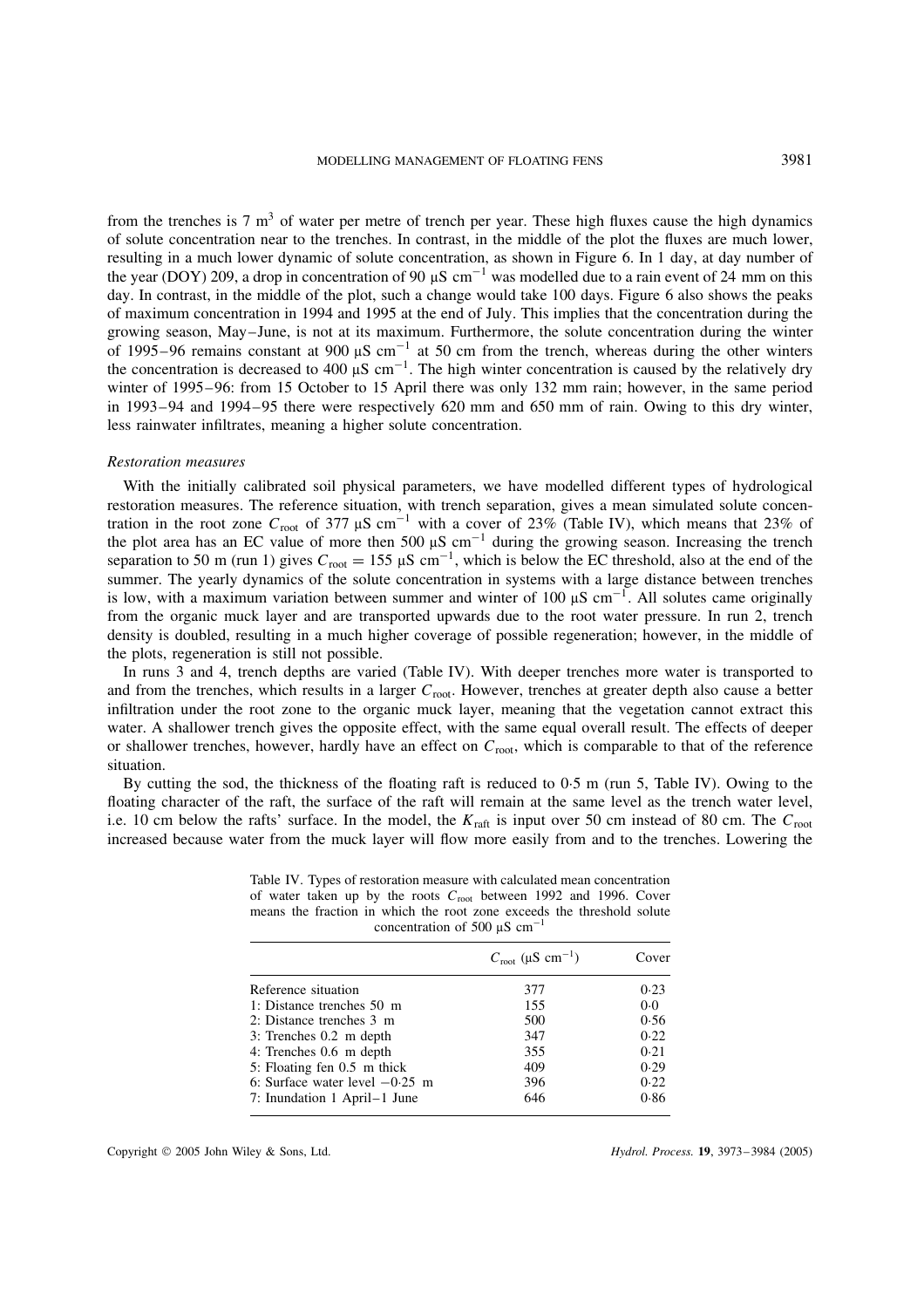surface water level to  $-0.25$  m (run 6), just above the bottom of the trench, results in lower groundwater levels and thereby higher drainage to the trenches, but also lower intrusion, leading to an almost similar  $C_{\text{root}}$ as found in the reference run.

Finally, for every year during the 3 months between 1 April to 1 July the plots are inundated with 1 mm day<sup>-1</sup> of surface water, resulting in  $C_{\text{root}} = 646 \mu S \text{ cm}^{-1}$ . Only small differences were found near to the trenches, but large differences could be observed at the middle of the plot due to the measure of inundated water. As a result, coverage is nearly 90%. This is clearly the most effective restoration measure.

## DISCUSSION

It is shown that the proposed combined saturated–unsaturated groundwater flow and transport model can be used to simulate the effects of hydrological restoration measures. Other types of hydrological model used for wetland restoration have important shortcomings and, thereby, give unrealistic estimates of restoration measures and management. One of the reasons for the success of our proposed model concept is the representative way of including transpiration and the root characteristics of the vegetation in the model. Owing to the fact that unsaturated zone and root water uptake were included in the hydrological model, it was found that daily values of rainfall and evapotranspiration were essential to model root-zone hydrological processes. Moreover, hydrological models that only use net recharge values can never establish the hydrological response of vegetation, due to the lack of root-zone fluxes. A second reason for the success is the use of the transport model. In the restoration project of the floating fen it was found that, even in a net infiltration area, by adding drainage and supply trenches, upward water flow during summer is found. Without having this model concept, it was not clear where the buffered solutes came from.

Furthermore, it was shown that a hydrological model could be helpful for management in wetlands. However, the conclusions in terms of successful restoration measures cannot be copied to other types of wetland. The lateral water movement in this floating raft is very small, which is in agreement with other studies. In bogs, the dominant water loss in summer is by evapotranspiration losses. Devito *et al*. (1997) show the seasonal importance of vertical flow, and Siegel *et al*. (1995) show the periodic importance of vertical flow. The hydraulic conductivity of the catotelm of raised bogs is several orders of magnitude smaller than the acrotelm (van Breemen, 1995), resulting in a more-or-less impermeable layer. As a consequence, the type of fen, bog or other wetland type can have very different patterns and rates of water fluxes dependent on the soil hydrological properties. Moreover, the success or failure of restoration measures will be dependent on the hydrological situation.

The case study of the floating fen showed that lateral movement of water in the raft is small and can only be modelled as an anisotropy in the floating raft where  $K_v$  is larger then  $K_h$ . This is not in agreement with Beckwith *et al.* (2003), who found that  $K<sub>h</sub>$  was greater than  $K<sub>v</sub>$  for 78% of the 400 samples investigated. However, the samples investigated consisted of moderately and poorly decomposed catotelm peat. This is in contrast to the Ilperveld site, which has a thick, living moss layer with no observed horizontal layers of decomposed material. Peat soils can have both anisotropy and spatial heterogeneity at all depths (Beckwith *et al*., 2003). For instance, it was found that the hydraulic conductivity can vary by several orders of magnitude over just a few vertical or lateral metres (e.g. Rycroft *et al*., 1975; Chason and Siegel, 1986; Baird *et al*., 1997; van der Schaaf, 1999), having large effects on patterns and rates of seepage (e.g. Chason and Siegel, 1986; Baird *et al*., 1997).

In the model simulations of the floating fen, it was found that the trench system creates a drainage flow of acid rainwater to the trenches in wet periods and improves the intrusion of buffered surface water in dry periods, resulting in a better soil water quality. This improved soil water quality resulted in a 400% increase in vegetation biodiversity of the sites near to the trenches (Bootsma *et al*., 2002). Bootsma *et al*. (2002) found small effects of vegetation development at distances greater than 0.75 m, which agrees with the modelled soil water quality at this distance from the trench. Furthermore, in the model simulations it is shown that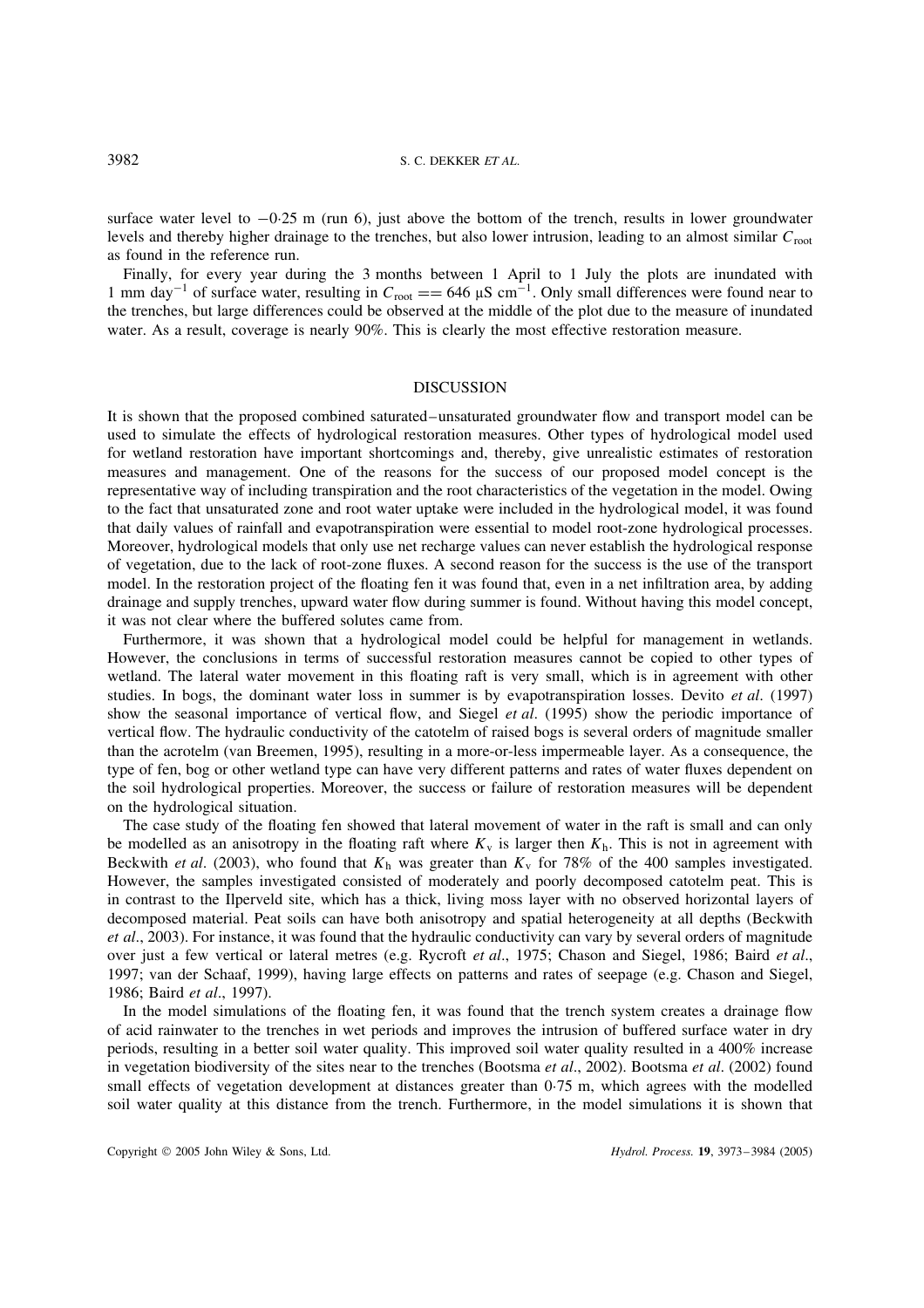improvement of the soil water quality in the middle of the plots can only be reached by an increase in trench density or by inundation. A denser experimental design of trenches results in lower dynamics of water flowing from and to the trenches. Lateral flow in the middle of the plot will always remain zero. By adding buffered inundation water, the acid rainwater lens is decreased. The same effect could technically be reached by adding lime (Beltman *et al*., 2001) at the top of the soil.

The model results show that by using trenches the maximum concentration in the root zone is found at the end of the growing season, which is not optimal for a circum-neutral ecosystem. To obtain a maximum concentration at the start of the growing season, inundation must take place during winter. Moreover, from history it is know that in the Netherlands many fens were flooded during the winter period due to insufficient pumping capacity. Furthermore, the model results show that in 1996 the conditions were much better because of the relatively dry winter, i.e. less precipitation, indicating an improvement of conditions. However, this was not observed in the vegetation development (Bootsma *et al*., 2002).

Bootsma *et al*. (2002) have shown that the best improvement in terms of vegetation development was measured in plots with combined sod cutting and trenches. With sod cutting, the moss layer with nutrients is removed and thereby another threat to biodiversity, i.e. accumulation of nutrients, is reduced. In the middle of the sod cutting plots an increase in vegetation biodiversity was observed, whereas pH was not significantly changed (Bootsma *et al*., 2002). This was also confirmed by the simulation results of run 5 (Table IV), where no improvement of modelled EC was observed. As a result, the positive effect of sod cutting is not based on an improvement in hydrology. Moreover, in the case of *Sphagnum* it is known that the acidification is enhanced by actively lowering the pH (Clymo, 1987; Kooijman and Bakker, 1994). So, cutting of the *Sphagnum* layer could raise the pH; however, this extra pH rise was not observed in our situation.

## **CONCLUSIONS**

The model calibration shows that  $K_{v\text{-raft}}$  is greater than  $K_{h\text{-raft}}$ , meaning that lateral flow to the root zone is limited in our floating rafts. Therefore, a combination of trenches and inundation will give the best result of the soil water quality in the root zone. Furthermore, it was found that transpiration and root characteristics of the vegetation must be explicitly taken into the proposed model concept to simulate the real effects of restoration measures. Understanding the hydrological situation in wetlands is a prerequisite for a successful restoration. The model concept proposed in this paper can be used to calculate the best hydrological management option to restore any specific type of wetland. Copying restoration measures to different wetlands without using a coupled saturated–unsaturated groundwater flow and transport model concept can lead to variable success. Present-day software enables better simulation of effective hydrological restoration measures and, consequently, to predict optimal conditions in the ecosystem. Hopefully, this will lead to more effective biodiversity conservation.

#### **REFERENCES**

- Baird AJ, Beckwith CW, Heathwaite AL. 1997. Water movement in undamaged blanket peats. In *Blanket Mire Degradation, Proceedings*, Tallis JH, Meade R, Hulme PD (eds). Mires Research Group, British Ecological Society: Manchester.
- Beckwith CW, Baird AJ, Heathwaite AL. 2003. Anisotropy and depth-related heterogeneity of hydraulic conductivity in a bog peat. I: laboratory measurements. *Hydrological Processes* **17**: 89–101.

Beltman B, van den Broek T, Bloemen S, Witsel C. 1996. Effects of restoration measures on nutrient availability in a formerly nutrient-poor floating fen after acidification and eutrophication. *Biological Conservation* **68**: 271–277.

Beltman B, van den Broek T, Barendregt A, Bootsma MC, Grootjans AP. 2001. Rehabilitation of acidified and eutrophfied fens in the Netherlands: effect of hydrologic manipulation and liming. *Ecological Engineering* **17**: 21–31.

Bootsma M, Wassen M. 1996. Environmental conditions and fen vegetation in three lowland mires. *Vegetatio* **127**: 173–189.

Bootsma MC, van den Broek T, Barendregt A, Beltman B. 2002. Rehabilitation of acidified floating fens by addition of buffered surface water. *Restoration Ecology* **10**(1): 112–121.

Borger GJ. 1992. Draining–digging–dredging; the creation of a new landscape in the peat areas of the low countries. In *Fens and Bogs in the Netherlands: Vegetation, History, Nutrient Dynamics and Conservation*, Verhoeven JTA (ed.). Kluwer Academic Publishers: Dordrecht, The Netherlands; 131–172.